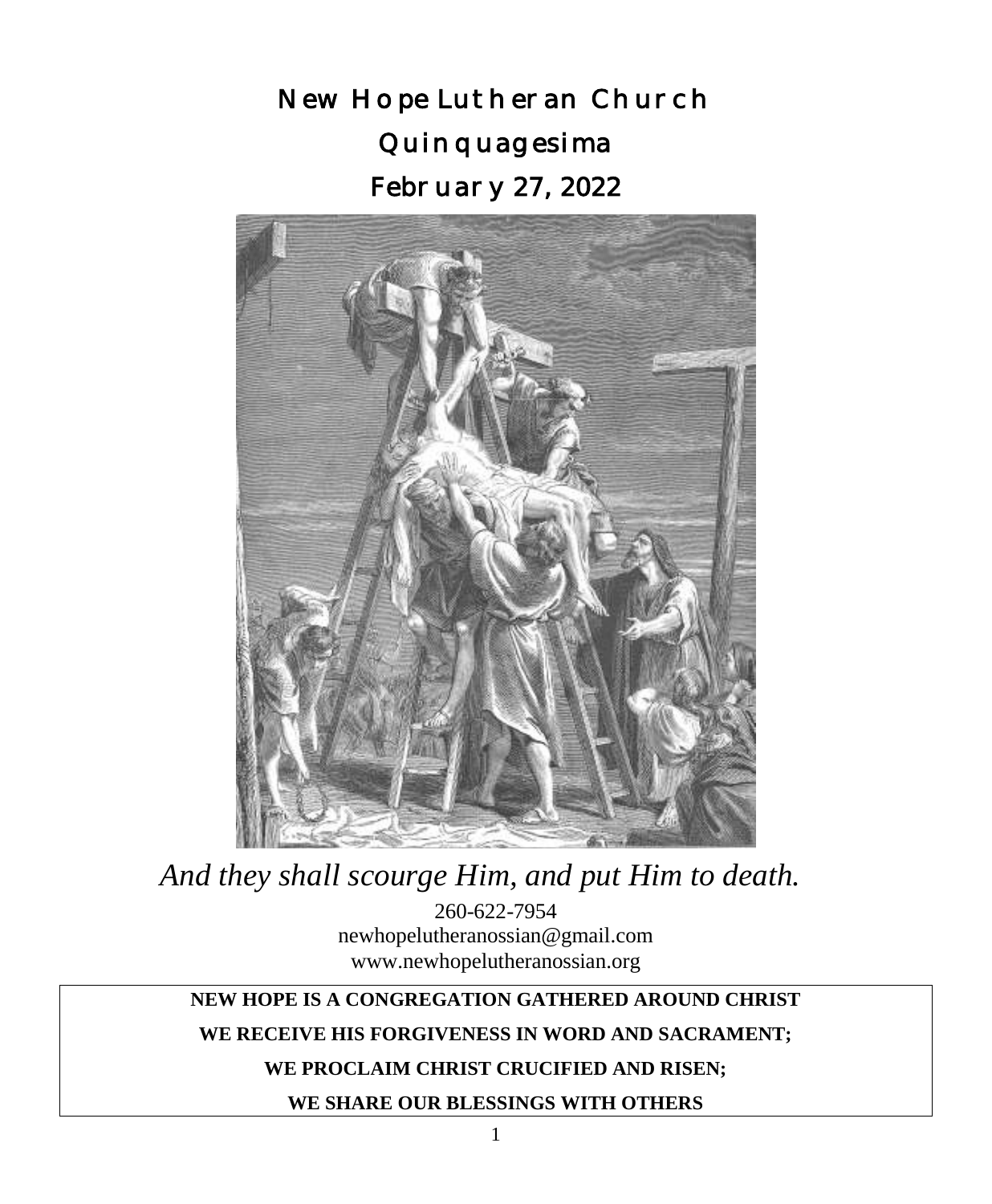# Wel come!

*We're glad you've joined us as we gather to receive God's gifts of forgiveness, life, and salvation. To prepare for the Divine Service, pray the prayers inside the front cover of your hymnal. As you prepare for communion, please read the statement on page 7.*

# Confession and Absolution

*Stand*

# **Hymn of Invocation: 504 Father Most Holy**

*The sign of the cross may be made by all in remembrance of their Baptism.*

- **P** In the name of the Father and of the  $\pm$  Son and of the Holy Spirit.
- C **Amen.**
- P Beloved in the Lord! Let us draw near with a true heart and confess our sins unto God our Father, beseeching Him in the name of our Lord Jesus Christ to grant us forgiveness.
- P Our help is in the name of the Lord,
- C **who made heaven and earth.**
- $\boxed{\mathbf{P}}$  I said, I will confess my transgressions unto the Lord,
- C **and You forgave the iniquity of my sin.**

*Silence for reflection on God's Word and for self-examination.*

- P O almighty God, merciful Father,
- C **I, a poor, miserable sinner, confess unto You all my sins and iniquities with which I have ever offended You and justly deserved Your temporal and eternal punishment. But I am heartily sorry for them and sincerely repent of them, and I pray You of Your boundless mercy and for the sake of the holy, innocent, bitter sufferings and death of Your beloved Son, Jesus Christ, to be gracious and merciful to me, a poor, sinful being.**
- P Upon this your confession, I, by virtue of my office, as a called and ordained servant of the Word, announce the grace of God unto all of you, and in the stead and by the command of my Lord Jesus Christ I forgive you all your sins in the name of the Father and of the  $\pm$ Son and of the Holy Spirit.
- C **Amen.**

# Service of the Word

**Introit** *(Congregation sings text in bold.) Psalm 31:1, 5, 9, 16; antiphon: vv. 2b–3*



Be a rock of ref- | uge for me,\* a strong fortress to | save me!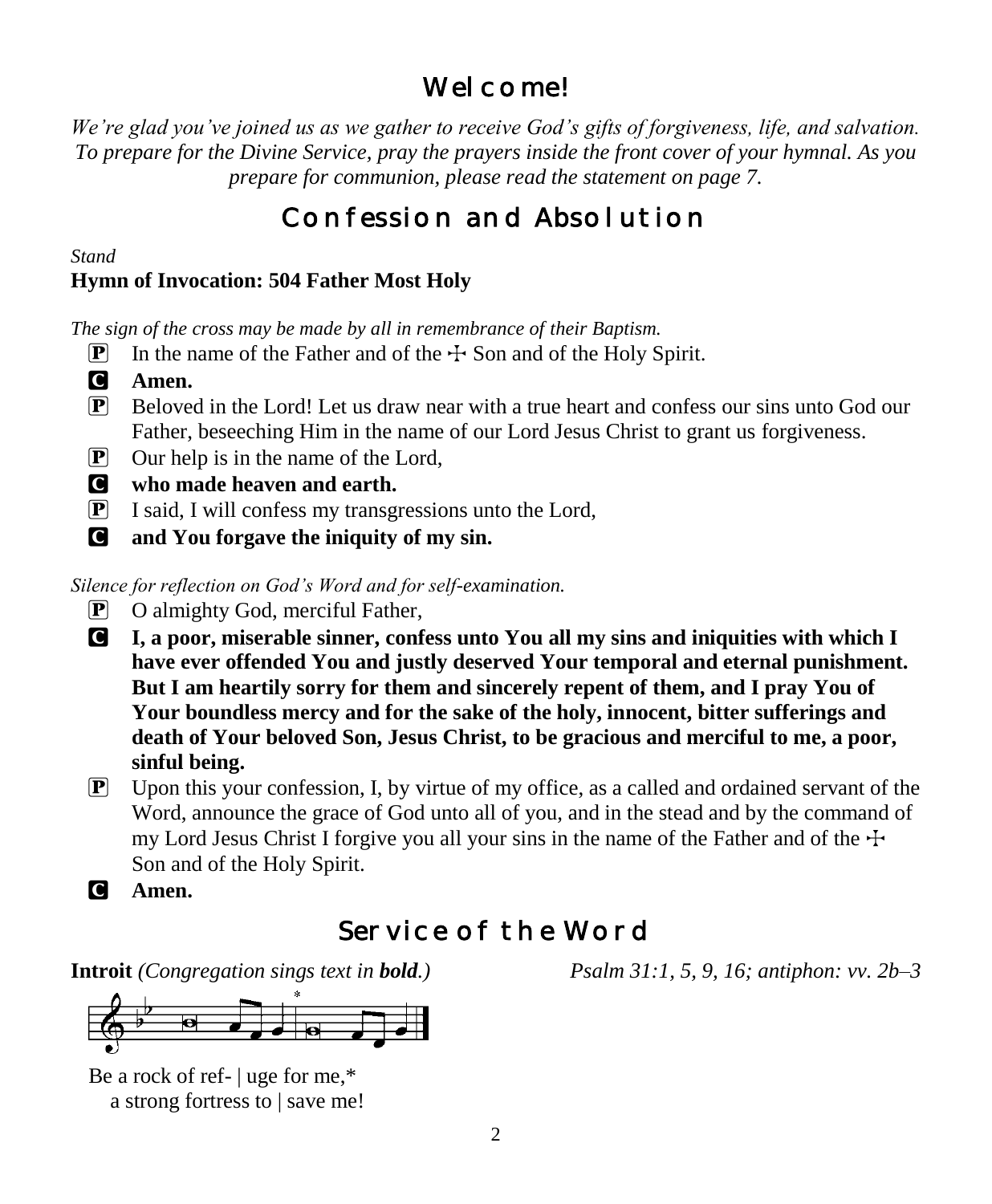**For you are my rock and my | fortress;\* and for your name's sake you lead me and | guide me.** In you, O LORD, do I take refuge; let me never be | put to shame;\* in your righteousness de- | liver me! **Into your hand I commit my | spirit;\* you have redeemed me, O LORD, | faithful God.** Be gracious to me, O LORD, for I am | in distress;\* my eye is wasted from grief; my soul and my body | also. **Make your face shine on your | servant;\* save me in your | steadfast love! Glory be to the Father and | to the Son**\* **and to the Holy | Spirit; as it was in the be- | ginning,**\* **is now, and will be forever. | Amen.** Be a rock of ref- | uge for me,\* a strong fortress to | save me! For you are my rock and my | fortress;\* and for your name's sake you lead me and | guide me.

C **Lord, have mercy upon us. Christ, have mercy upon us. Lord, have mercy upon us.**

## **Salutation and Collect of the Day**



P Let us pray.

O Lord, mercifully hear our prayers and having set us free from the bonds of our sins deliver us from every evil; through Jesus Christ, Your Son, our Lord, who lives and reigns with You and the Holy Spirit, one God, now and forever.



*Sit*

**Kyrie** *LSB 186*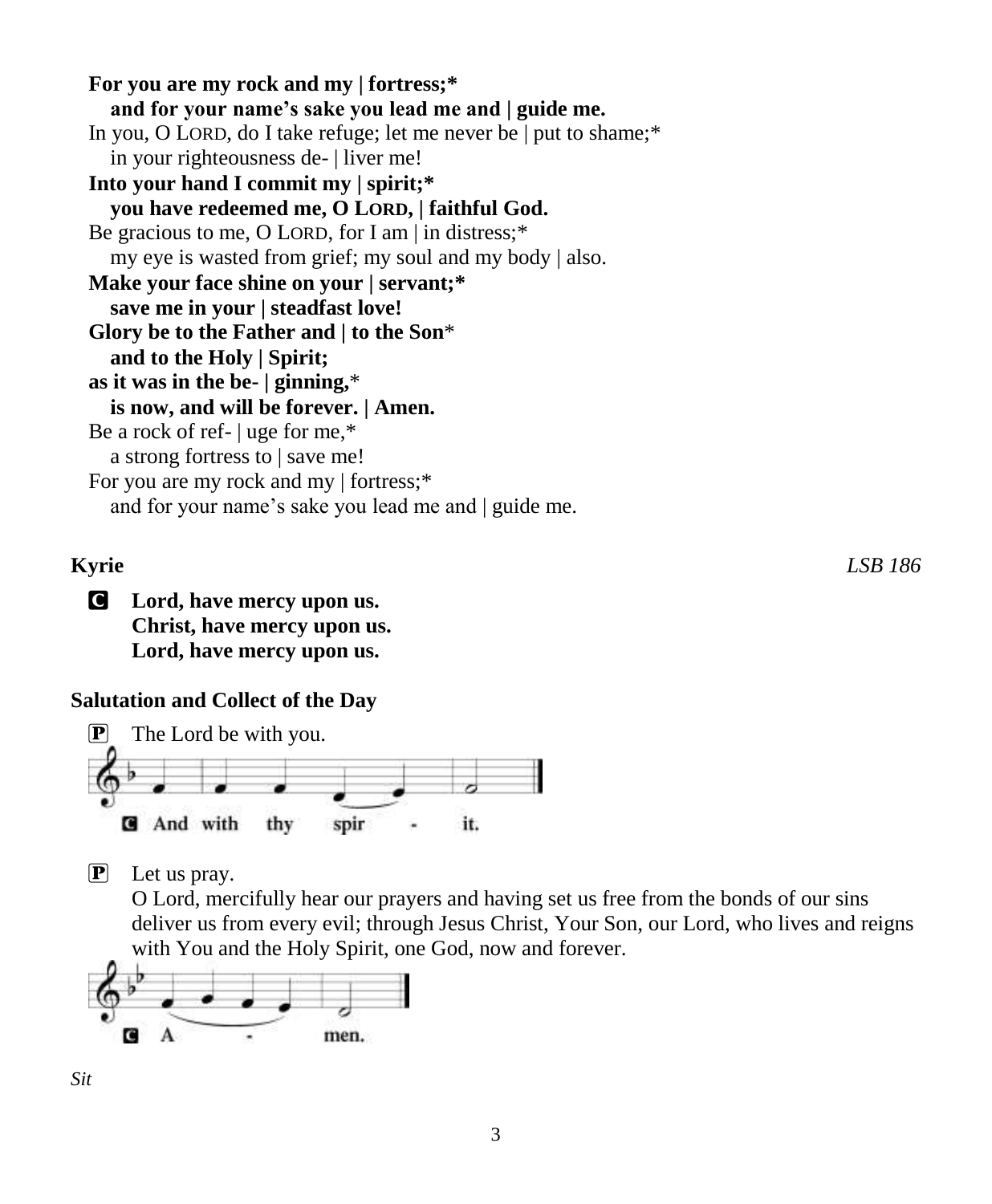#### **Old Testament Reading** *Isaiah 35:3–7*

<sup>3</sup>Strengthen the weak hands, and make firm the feeble knees. <sup>4</sup>Say to those who have an anxious heart, "Be strong; fear not! Behold, your God will come with vengeance, with the recompense of God. He will come and save you." <sup>5</sup>Then the eyes of the blind shall be opened, and the ears of the deaf unstopped; 6 then shall the lame man leap like a deer, and the tongue of the mute sing for joy. For waters break forth in the wilderness, and streams in the desert; <sup>7</sup>the burning sand shall become a pool, and the thirsty ground springs of water; in the haunt of jackals, where they lie down, the grass shall become reeds and rushes.

A This is the Word of the Lord.

C **Thanks be to God.**

**Gradual** *(Congregation sings text in bold.) Psalm 77:14–15*



You are the God who works | wonders;\* you have made known your might among the | peoples. **You with your arm redeemed your | people,\* the children of Jacob and | Joseph.**

<sup>1</sup>If I speak in the tongues of men and of angels, but have not love, I am a noisy gong or a clanging cymbal. <sup>2</sup>And if I have prophetic powers, and understand all mysteries and all knowledge, and if I have all faith, so as to remove mountains, but have not love, I am nothing.  ${}^{3}$ If I give away all I have, and if I deliver up my body to be burned, but have not love, I gain nothing.

<sup>4</sup>Love is patient and kind; love does not envy or boast; it is not arrogant <sup>5</sup> or rude. It does not insist on its own way; it is not irritable or resentful; <sup>6</sup>it does not rejoice at wrongdoing, but

**Epistle** *1 Corinthians 13:1–13*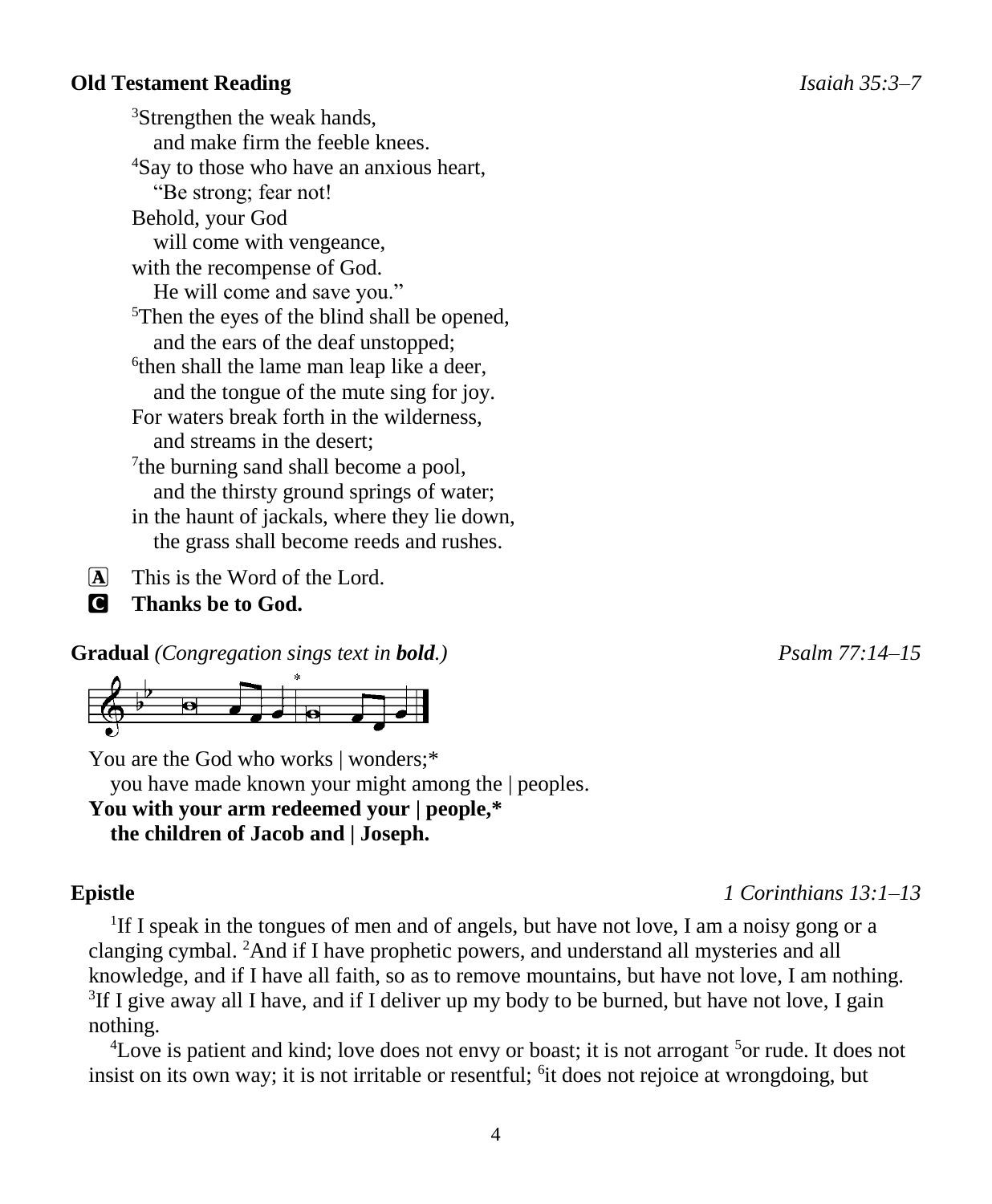rejoices with the truth. <sup>7</sup>Love bears all things, believes all things, hopes all things, endures all things.

<sup>8</sup>Love never ends. As for prophecies, they will pass away; as for tongues, they will cease; as for knowledge, it will pass away. <sup>9</sup>For we know in part and we prophesy in part,  $10$ but when the perfect comes, the partial will pass away.  $\frac{11}{10}$ When I was a child, I spoke like a child, I thought like a child, I reasoned like a child. When I became a man, I gave up childish ways. <sup>12</sup>For now we see in a mirror dimly, but then face to face. Now I know in part; then I shall know fully, even as I have been fully known.

<sup>13</sup>So now faith, hope, and love abide, these three; but the greatest of these is love.

- A This is the Word of the Lord.
- C **Thanks be to God.**

#### *Stand*

**Tract** *(Congregation sings text in bold.) Psalm 100:1–3*



Make a joyful noise to the LORD, | all the earth!\*

Serve the LORD with gladness! Come into his presence with | singing!

 $\mathbf{P}$  The Holy Gospel according to St. Luke, the eighteenth chapter.

## **Know that the LORD, | he is God!\***

**It is he who made us, and we are his; we are his people, and the sheep of his | pasture.**

 $G$  Glo-ry Thee, O Lord. be to  $31$ Taking the twelve, [Jesus] said to them, "See, we are going up to Jerusalem, and everything that is written about the Son of Man by the prophets will be accomplished.  $32$ For he will be delivered over to the Gentiles and will be mocked and shamefully treated and spit upon. <sup>33</sup>And after flogging him, they will kill him, and on the third day he will rise."  $34$ But they understood

none of these things. This saying was hidden from them, and they did not grasp what was said.  $35\text{As}$  he drew near to Jericho, a blind man was sitting by the roadside begging.  $36\text{And}$  hearing a crowd going by, he inquired what this meant. <sup>37</sup>They told him, "Jesus of Nazareth is passing by." <sup>38</sup>And he cried out, "Jesus, Son of David, have mercy on me!" <sup>39</sup>And those who were in front rebuked him, telling him to be silent. But he cried out all the more, "Son of David, have mercy on me!" <sup>40</sup>And Jesus stopped and commanded him to be brought to him. And when he came near, he asked him, <sup>41</sup>"What do you want me to do for you?" He said, "Lord, let me recover my sight." <sup>42</sup>And Jesus said to him, "Recover your sight; your faith has made you

**Holy Gospel** *Luke 18:31–43*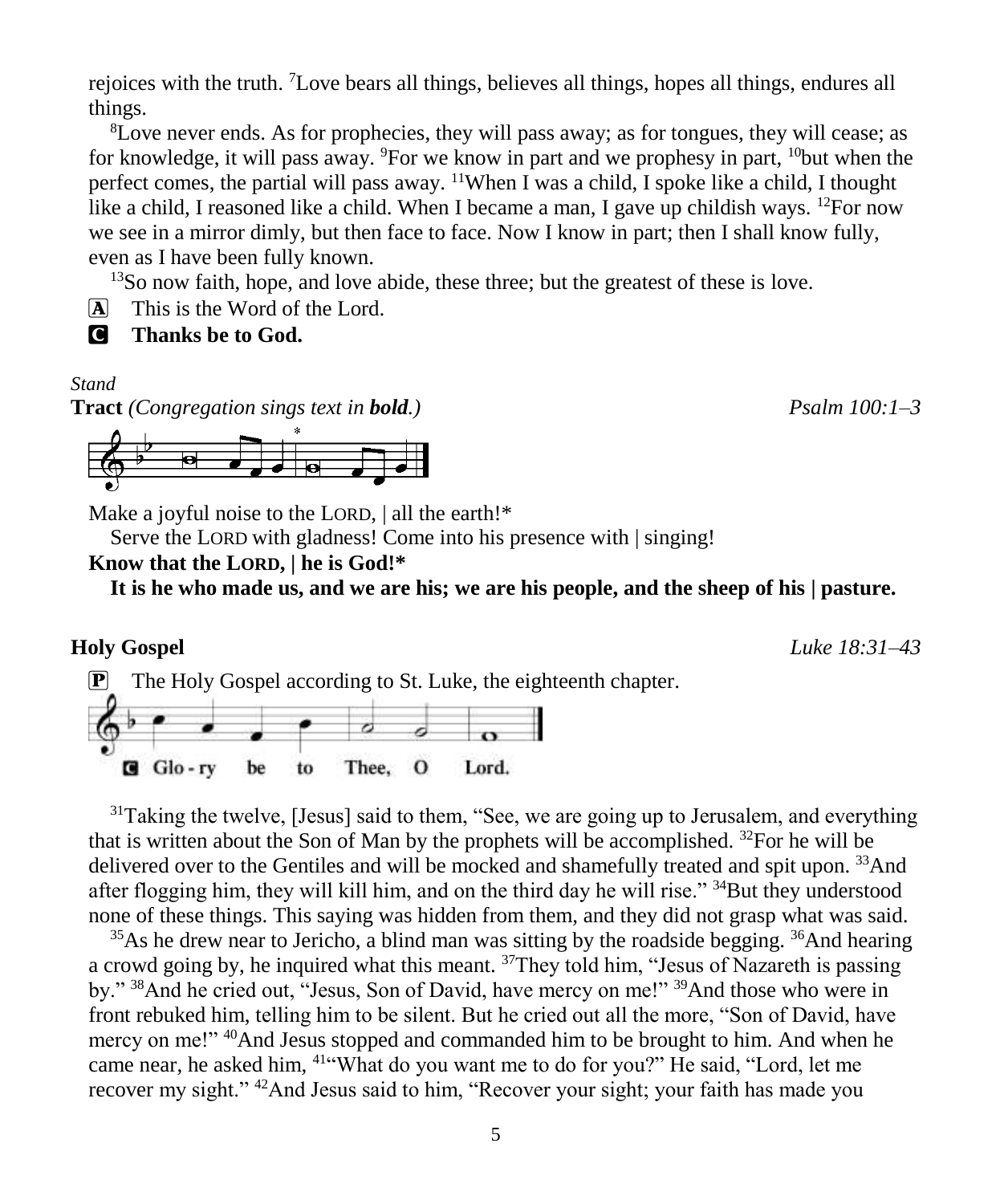well." <sup>43</sup>And immediately he recovered his sight and followed him, glorifying God. And all the people, when they saw it, gave praise to God.



#### **Nicene Creed**

C **I believe in one God, the Father Almighty, maker of heaven and earth and of all things visible and invisible.**

**And in one Lord Jesus Christ, the only-begotten Son of God, begotten of His Father before all worlds, God of God, Light of Light, very God of very God, begotten, not made, being of one substance with the Father, by whom all things were made; who for us men and for our salvation came down from heaven and was incarnate by the Holy Spirit of the virgin Mary and was made man; and was crucified also for us under Pontius Pilate. He suffered and was buried. And the third day He rose again according to the Scriptures and ascended into heaven and sits at the right hand of the Father. And He will come again with glory to judge both the living and the dead, whose kingdom will have no end.**

**And I believe in the Holy Spirit, the Lord and giver of life, who proceeds from the Father and the Son, who with the Father and the Son together is worshiped and glorified, who spoke by the prophets. And I believe in one holy Christian and apostolic Church, I acknowledge one Baptism for the remission of sins, and I look for**  the resurrection of the dead and the life  $+$  of the world to come. Amen.

#### *Sit*

**Hymn of the Day: 685 Let Us Ever Walk with Jesus**

#### **Sermon**

#### *Stand*

#### **Offertory** *LSB 192*

C **Create in me a clean heart, O God, and renew a right spirit within me. Cast me not away from Thy presence, and take not Thy Holy Spirit from me. Restore unto me the joy of Thy salvation, and uphold me with Thy free spirit. Amen.**

**Offering** *(After the service, please place your offering in the plate near the sanctuary doors.)*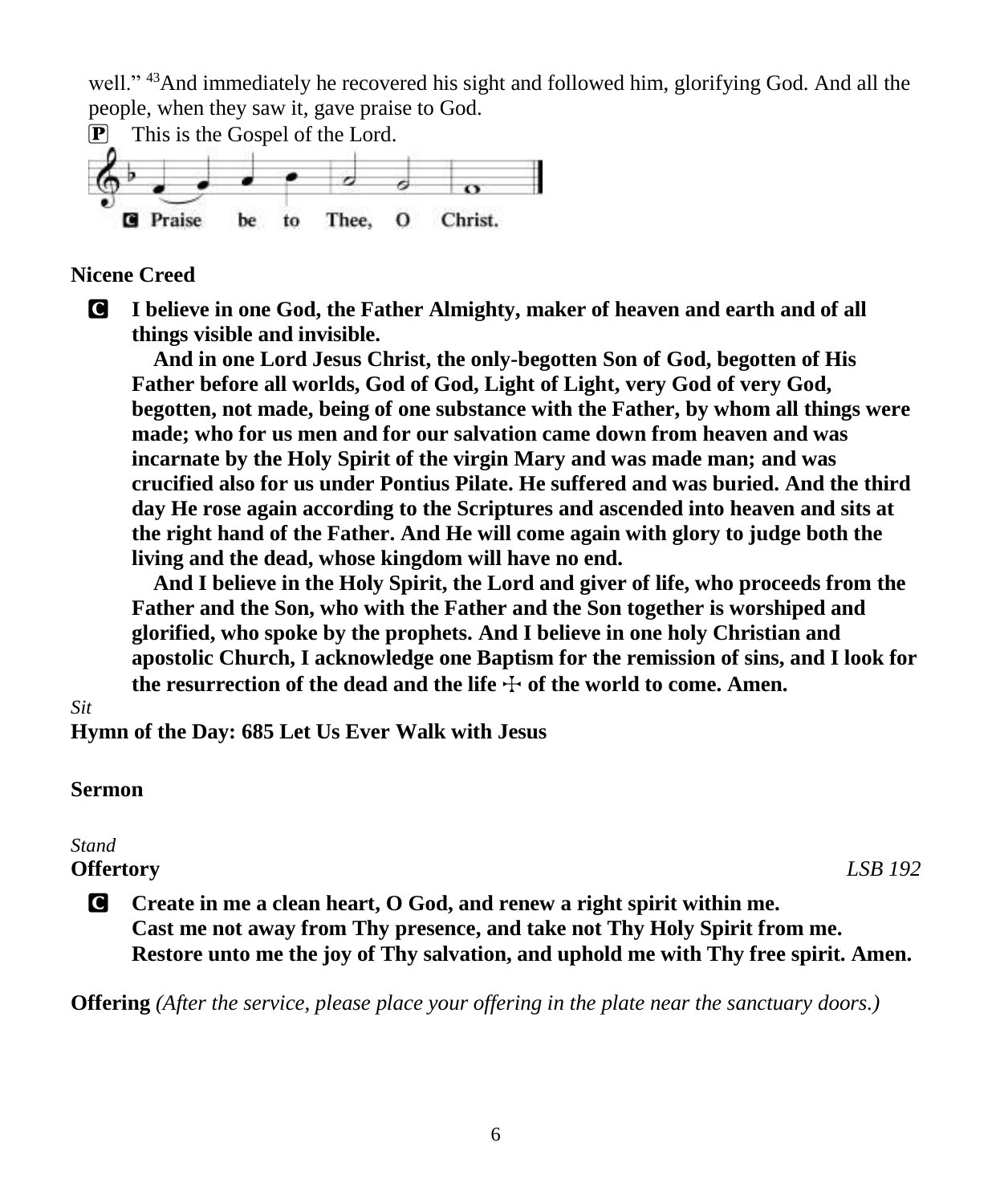**Prayer of the Church** *(After every "…let us pray to the Lord," the Congregation responds, "Lord, have mercy.")*

# Service of the Sacrament

*God's Word states that in the Lord's Supper Jesus offers His true body and blood for the forgiveness of sins (Matt. 26:28), that partaking of this Supper together is a confession of our unity in faith (1 Cor. 10:16–17) and that the body and blood of Jesus can be received to one's harm (1 Cor. 11:27–32). Out of love for those who commune, New Hope Lutheran Church communes only those who*

*1. Have been taught and examined in the Christian faith,* 

*2. Confess their sins and trust in Christ for forgiveness,* 

*3. Have made a public confession of their agreement with us in this one Scriptural faith through membership in this congregation or another congregation of the Lutheran Church—Missouri Synod.* 

*4. Have spoken with the pastor prior to the service.*

*If you are not a communicant member of New Hope or another LCMS congregation, you are invited to come up for a blessing; please cross your arms during the distribution.*

## **Preface** *LSB 194*



 $\mathbf{P}$  It is truly meet, right, and salutary that we should at all times and in all places give thanks to You, holy Lord, almighty Father, everlasting God, through Jesus Christ, our Lord; for what had been hidden from before the foundation of the world You have made known to the nations in Your Son. In Him, being found in the substance of our mortal nature, You have manifested the fullness of Your glory. Therefore with angels and archangels and with all the company of heaven we laud and magnify Your glorious name, evermore praising You and saying: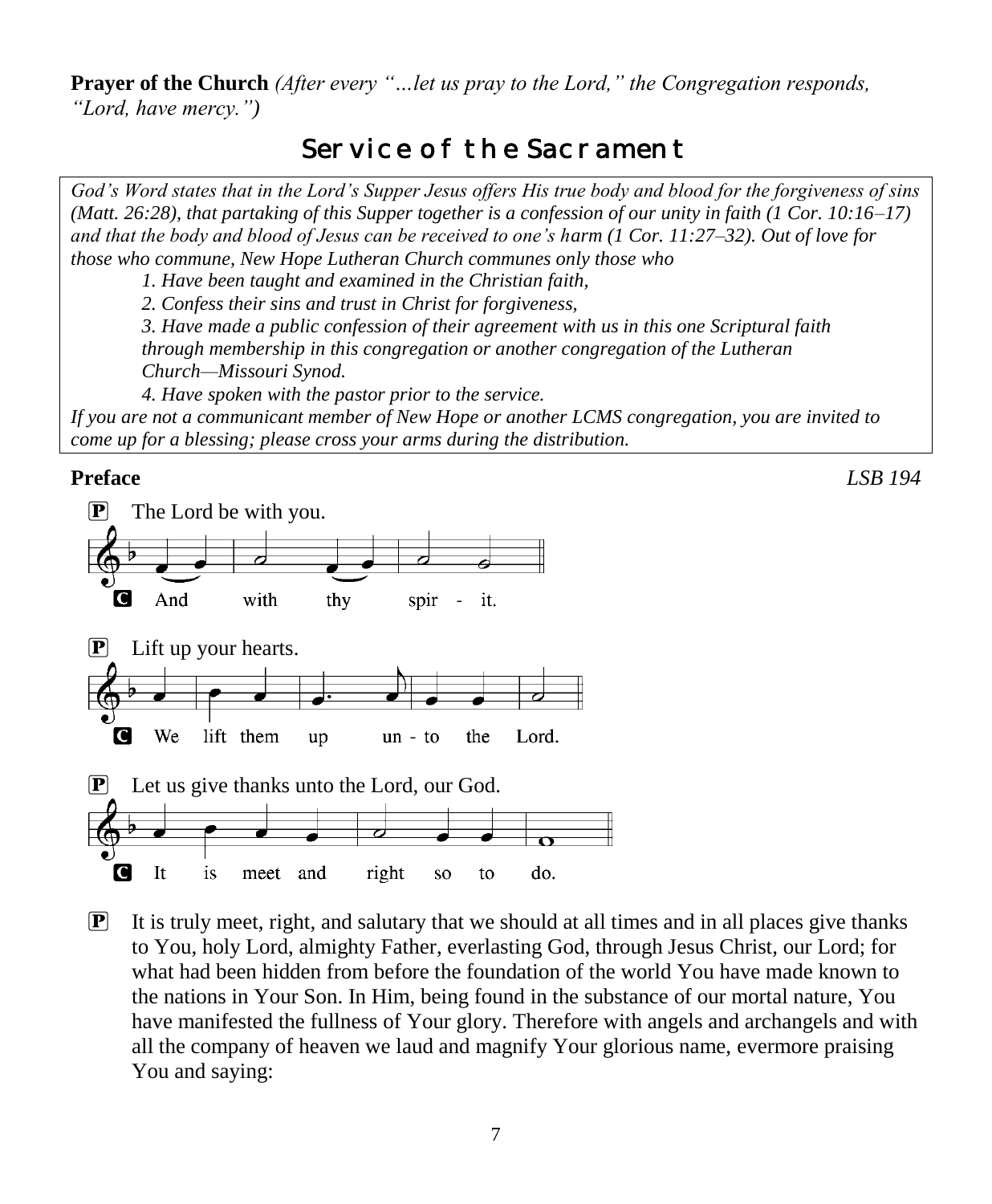#### **Sanctus** *LSB 195*

C **Holy, holy, holy Lord God of Sabaoth; heav'n and earth are full of Thy glory. Hosanna, hosanna, hosanna in the highest. Blessed is He, blessed is He, blessed is He that cometh in the name of the Lord. Hosanna, hosanna, hosanna in the highest.**

| Lord's Prayer         | LSB 196        |
|-----------------------|----------------|
| The Words of Our Lord | <b>LSB</b> 197 |
| <b>Pax Domini</b>     | <b>LSB</b> 197 |



## **Agnus Dei** *LSB 198*

C **O Christ, Thou Lamb of God, that takest away the sin of the world, have mercy upon us. O Christ, Thou Lamb of God, that takest away the sin of the world, have mercy upon us. O Christ, Thou Lamb of God, that takest away the sin of the world, grant us Thy peace. Amen.**

## *Sit*

**Distribution Hymns: 849 Praise the One Who Breaks the Darkness**

 **732 All Depends on Our Possessing 861 Christ Be My Leader: I Will Sing My Maker's Praises (see bulletin insert)**

#### *Stand*

**Nunc Dimittis** *LSB 199*

C **Lord, now lettest Thou Thy servant depart in peace according to Thy word, for mine eyes have seen Thy salvation, which Thou hast prepared before the face of all people,**

**a light to lighten the Gentiles and the glory of Thy people Israel.**

**Glory be to the Father and to the Son and to the Holy Ghost;**

**as it was in the beginning, is now, and ever shall be, world without end. Amen.**

## **Thanksgiving** *LSB 200*

A O give thanks unto the Lord, for He is good,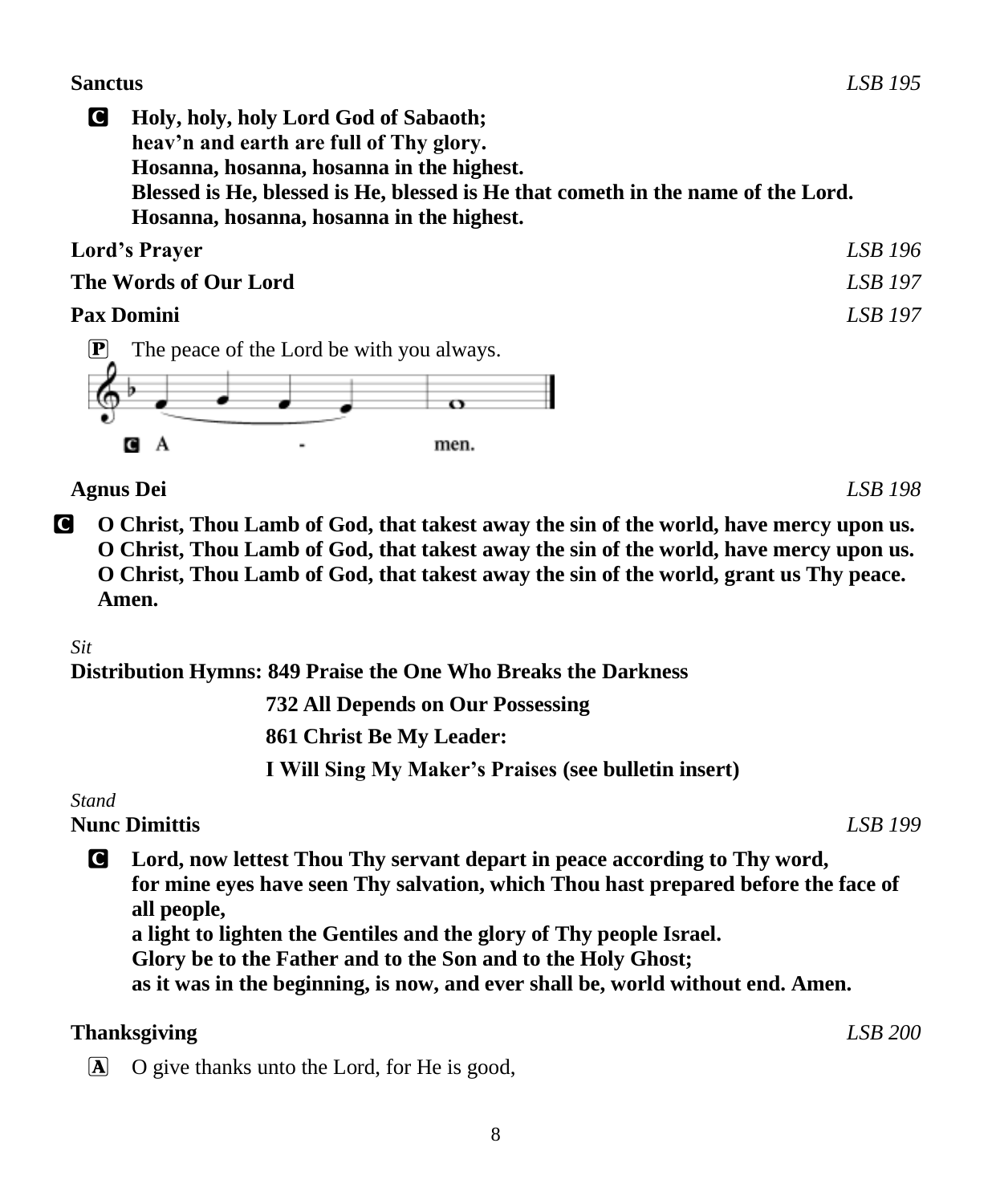

 $\mathbf{\overline{A}}$  Let us pray.

We give thanks to You, almighty God, that You have refreshed us through this salutary gift, and we implore You that of Your mercy You would strengthen us through the same in faith toward You and in fervent love toward one another; through Jesus Christ, Your Son, our Lord, who lives and reigns with You and the Holy Spirit, one God, now and forever.





#### **Benedicamus** *LSB 202*



#### **Benediction** *LSB 202*

P The Lord bless you and keep you. The Lord make His face shine upon you and be gracious unto you. The Lord lift up His countenance upon you and  $\pm$  give you peace. ठ C A-men,

men.

## **Hymn to Depart: 819 Sing Praise to God, the Highest Good**

 $\mathbf a$ 

a-men,

**Acknowledgments:** Divine Service, Setting Three from Lutheran Service Book. Unless otherwise indicated, Scripture quotations are from the ESV® Bible (The Holy Bible, English Standard Version®), copyright © 2001 by Crossway, a publishing ministry of Good News Publishers. Used by permission. All rights reserved. Created by Lutheran Service Builder © 2021 Concordia Publishing House.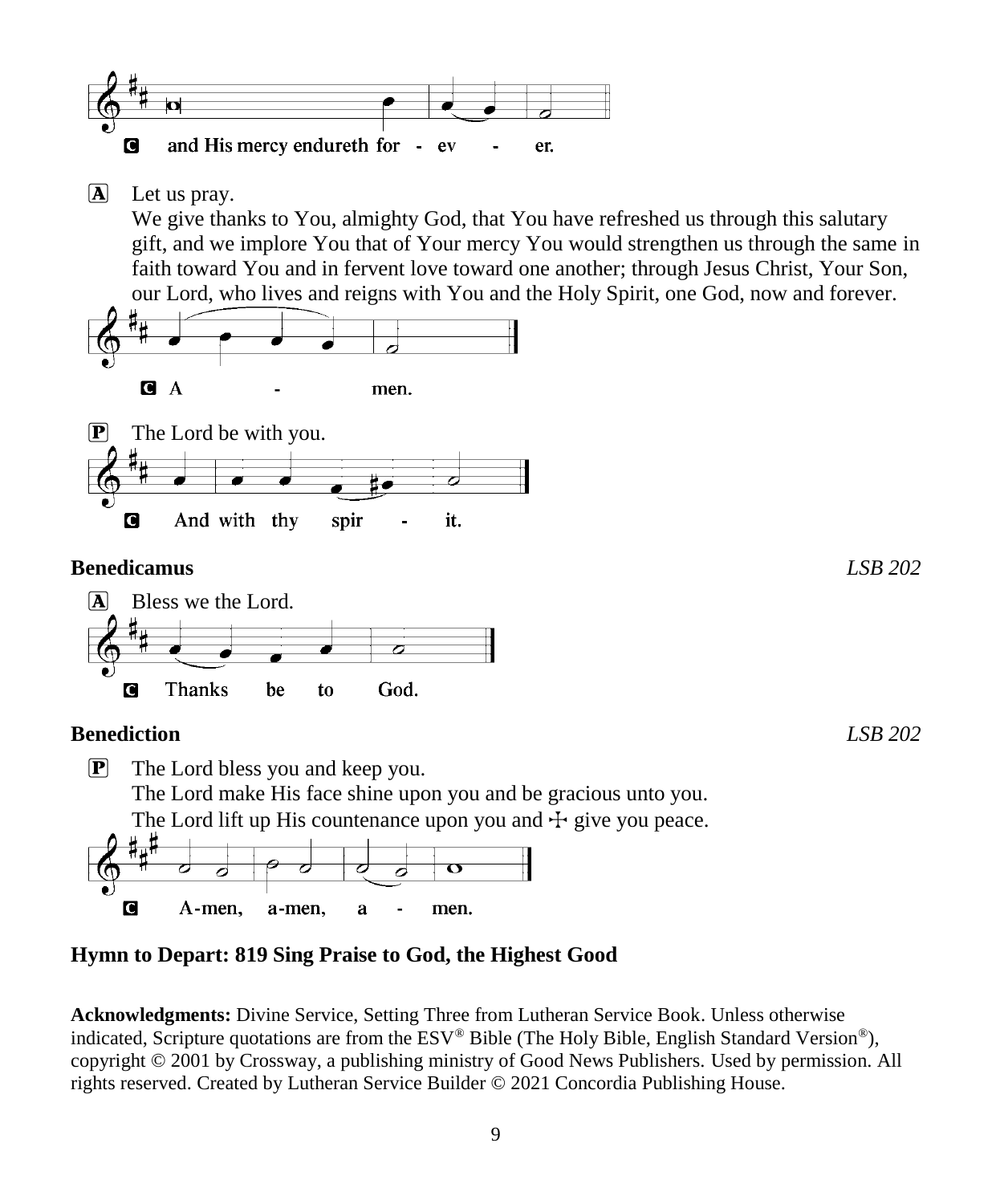# New Hope News and Notes



**February 20, 2022 Stewardship**

Giving: General Fund: \$1,850 (Amount needed weekly: \$2,966) Mortgage: \$200 (Remaining Debt: \$67,871)

# **Upcoming Events**

Wednesday, March 2 **Ash Wednesday Divine Service**, 6:30 pm Choir Practice, 7:30 pm Thursday, March 3 Coffee at Burfiend Home, 9:30-11:30 am Sunday, March 6 8:45 am Bible Study/Sunday School **10:00 am Divine Service** Confirmation, 11:30 am

# **IN OUR PRAYERS:**

**Birthdays**: Cameron Nicholson – March 5.

**Military personnel**: Tristan Graft, Denver Burkley (grandson of Joey Septer), Ethan Bearman (friend of Randy & Diana Buuck).

**Members and catechumens of our congregation:** Marilyn Kimmel, Leona Meyer, Nancy Small, Thelma Yager, Keith Fuller, Tammy Saalfrank, Russell Sponseller, Marjorie Johnson, Don Milholland, Janet Fuller, John Hartup, Lee Ann Siples, Carol Schumacher, Chris Alfeld. **Friends and family of the members of our congregation:** Rev. Paul Doehrmann; Susan Gaines; Alice Jacobs; Makenzie Webb (granddaughter of Carol Schumacher); Johnny Johnson (husband of Candace Johnson); Jody Ford (friend of the Saalfrank family); Hadley Schumacher (greatniece of Lee Ann Siples); Ben Aeschliman, and Tracey Bailey (cousin and brother of Lori Bauermeister); Robin Graham (friend of Randy and Diana Buuck); Don Hockemeyer and John Hunter (friends of Dara Phillips), Tom Schlemmer and Will Schlemmer (uncles of Erik Schlemmer), George Peck (brother of John Peck); Lynne Kuzeff (sister-in-law of Jeani Klaus); John and Carolyn Spenn (friends of Tina Bauermeister).

**LIFE QUOTE** "There's so much work to be done, so many lives to protect. The unborn, the mentally ill, the hungry, the broken, and many others still need to hear about our hope in Christ and the love He has for us, and it's our duty to bring it to them." *Katie Reid, 2021 Y4Life intern* - *A Life Quote from Lutherans For Life • lutheransforlife.org "Hurting from abortion? Word of Hope can help. [word-of-hope.org;](https://word-of-hope.org/) 888-217-8679."*

**PREMIER CONFERENCE FOR LUTHERAN LAITY...** You're invited to attend the 2022 Issues, Etc. "Making the Case" Conference Friday, June 24 and Saturday, June 25 at Concordia University Chicago. Speakers include: Bryan Wolfmueller, Will Weedon, Dr. Paivi Rasanen, Dr. Albert Mohler, Dr. Joel Biermann, Bill Barr and Chris Rosebrough. Early-bird registration is \$135 and includes three meals. Reduced room rates,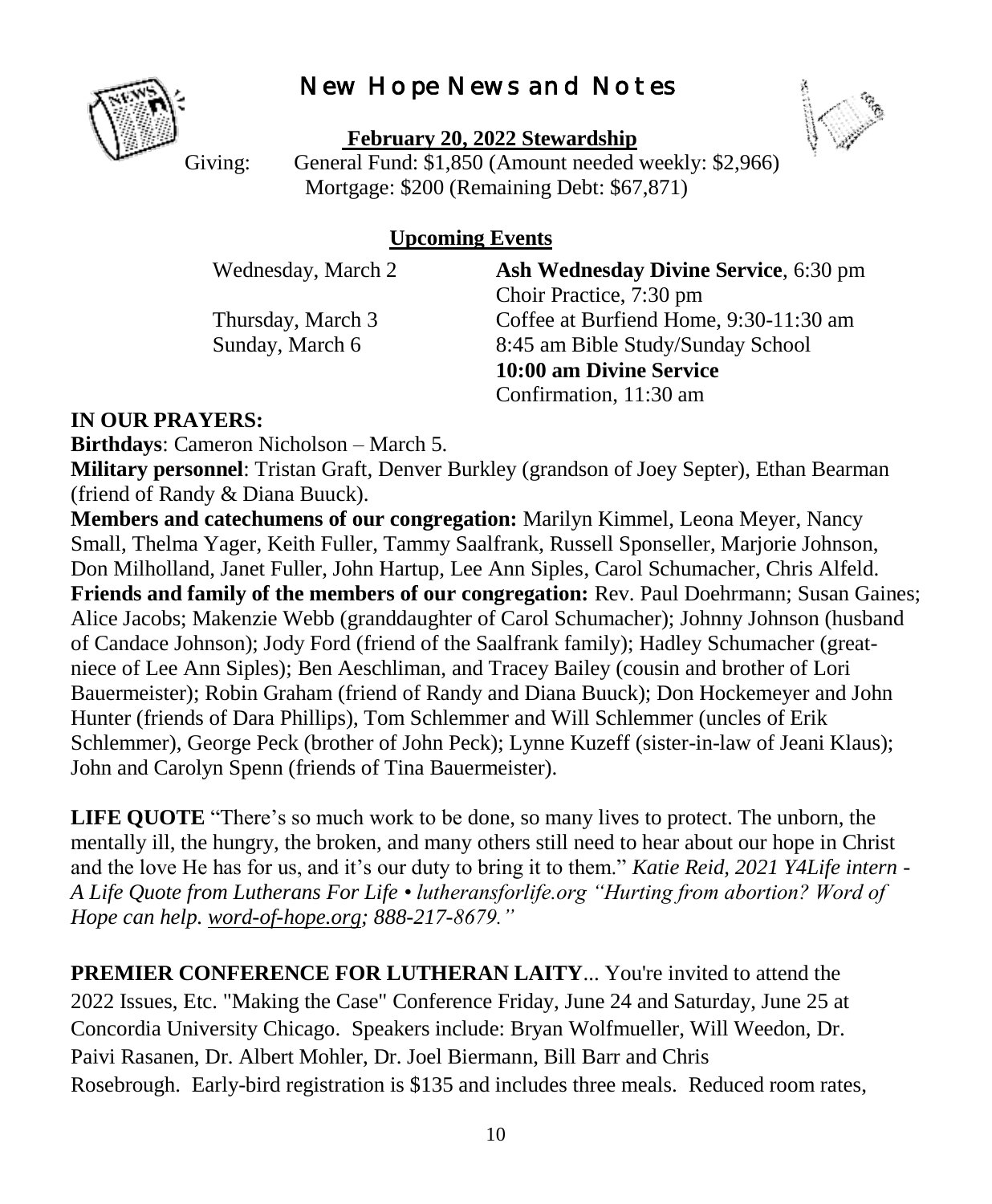including on-campus dorms, are available. For more information, visit [issuesetc.org](https://r20.rs6.net/tn.jsp?f=001euVFadQYlcqFiWhNUjuBbHDmQt8zr5LGpqJOcLv4QfFxYfmz4IzpW9kQiozbqP7syCQO2oCzsyztEbkKm8bVvaaPXiIjldQ_yas1ukD2ts2H0PQi4aQvfhXbzpttXfxWoUQb2-KbSC90tXVYSQxNjQ==&c=LRpREN2vtUelZtY1CHzz_oytM671LfaiHMh8a0E8a2H4Lst8uHALhQ==&ch=ez5PS-pzAEDlkyvIKHLvGSu-gTy7UOzK6LklBsmfJD5SWaW-5-8Yfg==) or call (618) 223-8385.

**MEN'S RETREAT - THE WEEKEND OF APRIL 23-24**. All men of our congregation are invited to attend a men's retreat in Seymour, Indiana the weekend after Easter. Please let Pastor Burfiend know if you are interested.

**COFFEE AND TEA** -- Feel free to visit our home (323 Bittersweet, Ossian) the first Thursday of the month anytime between  $9:30 - 11:30$  for a cup of coffee and fellowship! Children are welcome. Upcoming Thursdays are March 3 and April 7 - Rosie Burfiend

**HELP NEEDED –** New Hope's Board of Education will need a new chairperson beginning in May. If you are interested in serving in this capacity, please speak to Congregational President Erik Schlemmer or the current Board of Education chairperson, Janice Braun.

**SHOES NEEDED BY TOMORROW –** The Ossian Rotary is collecting used shoes to donate to those in need. Please keep pairs together and place them in the bin near the carport.

**MORE HELP NEEDED -** Do you enjoy working with numbers? Consider managing our church Scrip program! Please speak with Janice Braun for more information.

**VACATION BIBLE SCHOOL –** This summer, we hope to hold an evening VBS program for the whole family. If you are interested in assisting with the program, please speak with Pastor Burfiend, Rosie Burfiend, or Janice Braun.

**USHERS** – The Board of Elders has decided to return to the practice of passing offering plates. We will need additional ushers to assist with this and other duties on Sunday morning. Any men interested serving as ushers please attend usher training on **March 13 or 27 at 11:45 in the Sanctuary.**

**YOUTH TRIP TO THE ARK/CREATION MUSEUM JUNE 13-15** – all youth ages 11 to 19 are invited to participate in a two night, three day trip to the Ark Encounter and Creation Museum. Learn more about the scientific evidence supporting the Biblical, six day creation and flood and enjoy fellowship with other Lutheran youth. Adult chaperones are welcome to attend. At least one other local Lutheran church will join us. Transportation and meals will be provided.

**FISH AND TENDERLOIN DINNER** Sunday March 20,2022 at Wyneken School, 11565 N US 27, Decatur, 10:00am - 1:00pm. Adults \$12.00, Children 6-12 \$6.00, 5 and under free. DINE IN or Drive through takeout. CASH or CHECK: NOT accepting credit cards this year.